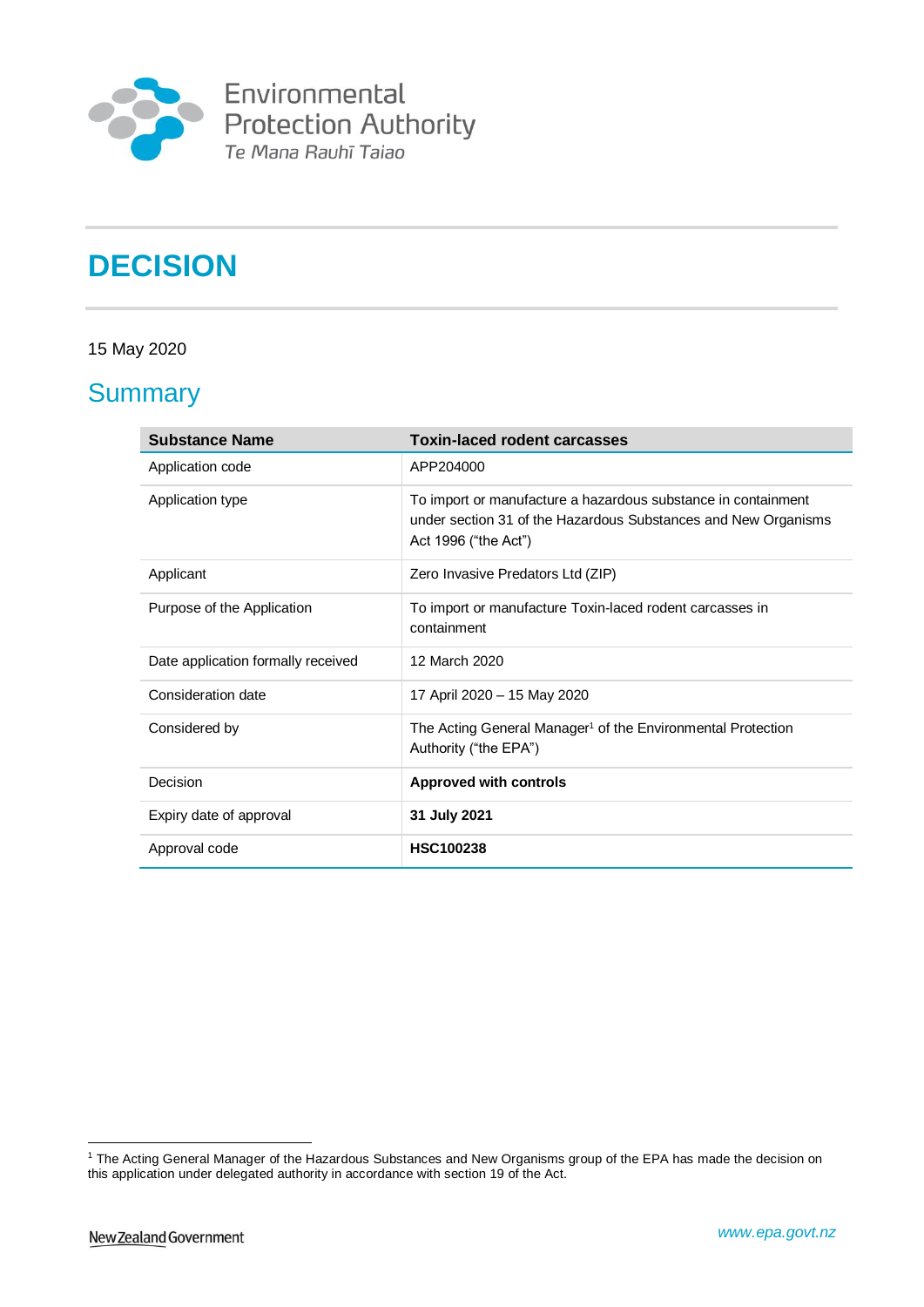# 1. Background

- 1.1. Zero Invasive Predators Ltd (ZIP) ("the applicant") sought approval under section 32 of the Act to manufacture and conduct field trials in containment with "Toxin-laced rodent carcasses" ("the substance"). This substance consists rat carcasses laced with sodium fluoracetate ("1080").
- 1.2. 1080 is a Vertebrate Toxic Agent (VTA) that is approved in New Zealand (HSR002771). However, "Toxin-laced rodent carcasses" is considered a formulated susbstance, which is not approved in New Zealand.
- 1.3. 1080 is already present in various approved formulations for the control of rabbits, possums, deer, wallabies, feral cats and other pests. It is also effective for controlling stoats scavenging on poisoned animals.
- 1.4. The purpose of this application is to manufacture the substance in order to test a novel technique to control stoats. The applicant proposes to feed captive rats with cereal pellets containing 1080 in a laboratory, and use the 1080-laced rat carcasses in a field trial (located in South Westland) in order to target stoats through secondary poisoning.

# 2. Process

**Application receipt**

2.1. The application was formally received on 12 March 2020 under section 31 of the Act.

**Information available for consideration**

- 2.2. The information available for the consideration includes the:
	- application form
	- EPA staff advice memorandum.
- 2.3. The available information is sufficient to assess the application.

# 3. Hazardous properties

- 3.1. The applicant submitted information on the hazards of the substance for which approval is sought. It is noted that this is an experimental substance, and as such there is insufficient information available for the hazard classifications of the substance to be determined.
- 3.2. Based on the available information, this substance may cause adverse effects to human health and the environment. The potential adverse effects are expected to be similar to other VTA formulations (containing 1080 as the active ingredient) that are already approved under the Act for import or manufacture with controls.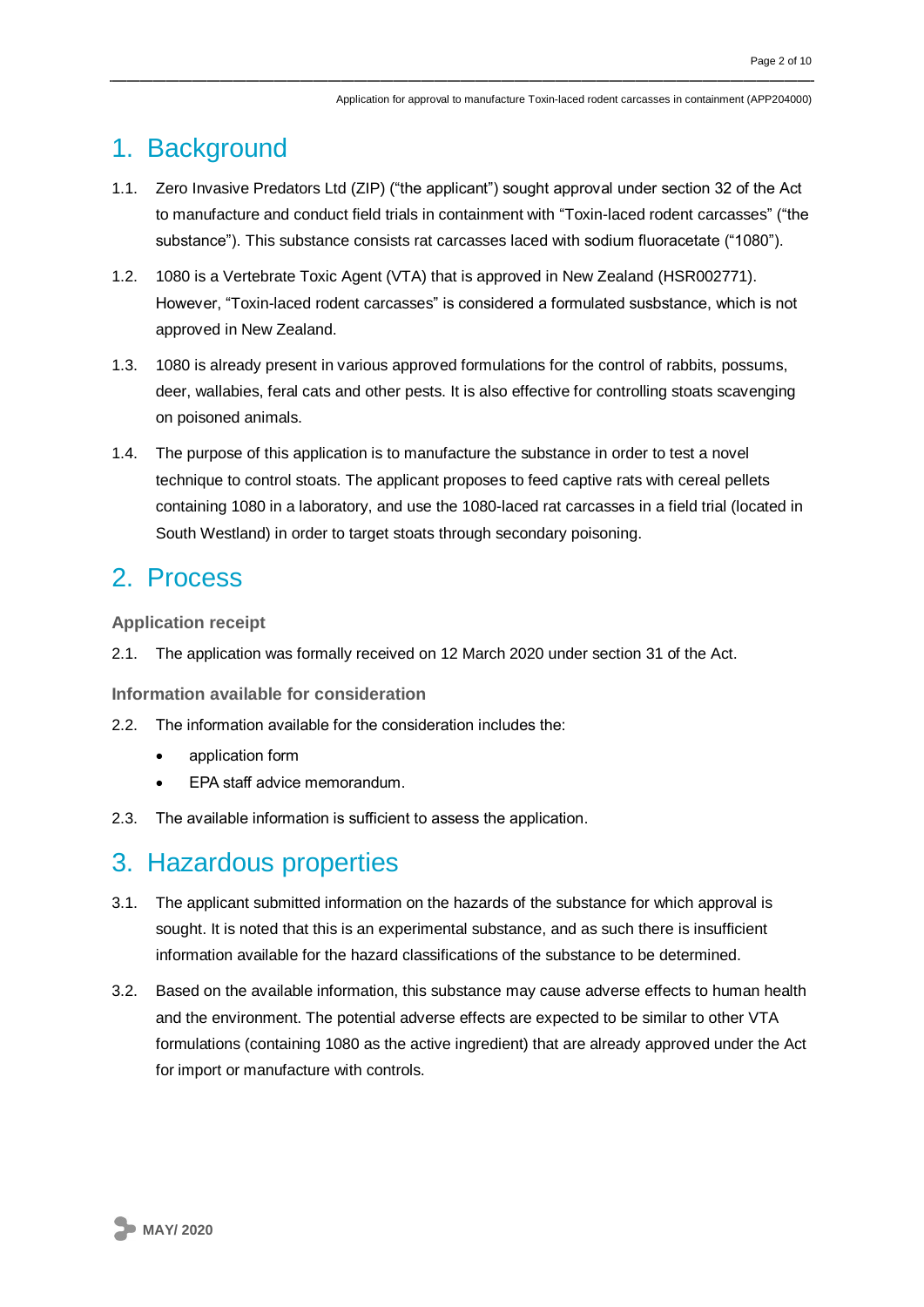# 4. Assessment of risks

4.1. The applicant has proposed a containment system and provided information on how they intend to address potential risks. The EPA considered the applicant's assessment and determined that the substance may pose risks such as, but not limited to, those detailed below.

# **Risks to human health and the environment**

- 4.2. The substance may cause adverse effects to human health and the environment if people or non-target organisms are exposed to the substance.
- 4.3. The substance could potentially contaminate waterways, groundwater, soil or surrounding areas. These potential exposures could result from an incident during manufacture, storage, transport, application, or disposal of the substance. The risk of an incident occurring with the proposed controls in place is considered negligible.
- 4.4. The likely route for human exposure is through oral or dermal contact while handling the substance. However, it is unlikely that people using the substance will be exposed in this way provided that risk mitigation measures are in place. These measures include the use of personal protective equipment (PPE), and qualification requirements for people preparing and handling the substance.
- 4.5. There is also a risk that members of the public may be exposed to the substance. This is mitigated by a control that requires warning signs to be erected at access points of the field trial sites and by controls that limit access to the manufacturing site to authorised personnel only.
- 4.6. It is very unlikely that native, non-target, species would be exposed to the substance. The field site for which this application pertains has recently had an aerial 1080 operation (2019), which aimed at eradicating rats, stoats and possums. It is not anticipated that this trial will create undue risks to native species as it uses a more targeted approach to secondary poisoning of stoats. The applicant's purpose with this containment application is to develop a tool to control pests and reduce pressure on native species. The applicant proposes to produce up to 150 rat carcasses in total, which will be used in up to 20 monitored sites within the field trial site. The applicant proposes to carry out several trial events, each of them lasting for a maximum of 10 days. Any carcasses remaining after 10 days will be removed.
- 4.7. Overall, it is considered that the risks from this field trial will be less than those associated with the use of already approved substances containing 1080. It is also noted that current use of 1080-based baits generates 1080-laced rat carcasses in a wider, more dispersive way than the activities proposed under this application, which involves a more controlled approach to secondary poisoning of stoats.
- 4.8. With the controls in Appendix A and restrictions under other relevant legislation, the risks to human health and the environment posed by the manufacture of the substance (in containment) are negligible.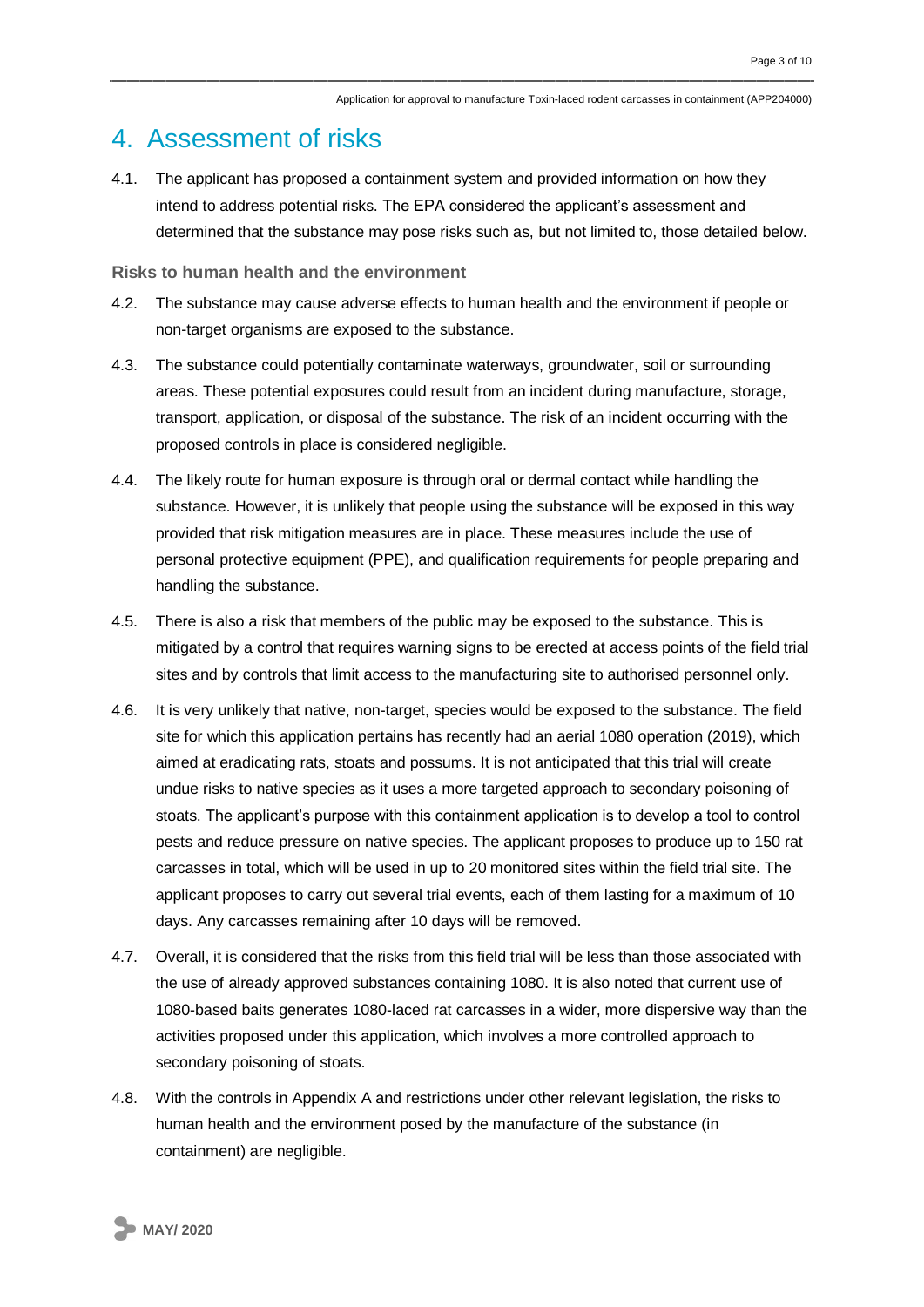4.9. There are also requirements under the Health and Safety at Work Act 2015 and associated regulations. Note: the Health and Safety at Work Requirements are not set under this approval but apply in their own right.

### **Risks to the relationship of Māori to the environment**

- 4.10. The potential effects of the substance on the relationship of Māori to the environment have been assessed in accordance with sections 5(b), 6(d) and 8 of the Act. Under these sections all persons exercising functions, powers and duties under this Act shall recognise and provide for the maintenance and enhancement of people and communities to provide for their cultural wellbeing, and; take into account the relationship of Māori and their culture and traditions with their ancestral lands, water, taonga and the principles of the Treaty of Waitangi (Te Tiriti o Waitangi).
- 4.11. It is unlikely that the manufacture of the substance in containment will impact on Māori culture or traditional relationships with the environment.
- 4.12. The application site has a history of 1080 control operations (including aerial drops) that occurred in 2019. Since the applicant recently carried out 1080 operations in this area, it is assumed that the applicant already holds the necessary authorisations (the applicant stated that the trial site currently has permission from the Ministry of Health to use 1080) and that consultation with local iwi was undertaken for those previous operations. Overall, it is considered that the risks from this containment application will be less than the risks from 1080 operations that already occurred in the same area.
- 4.13. If the substance is managed in accordance with the controls in Appendix A, it would be likely to be consistent with the principles of the Treaty of Waitangi, particularly the principle of active protection.

**Assessment of risks to society, the community and the market economy**

4.14. No risks to society, communities or the market economy were identified from manufacturing the substance in containment.

**New Zealand's international obligations**

4.15. None of New Zealand's international obligations were identified as being impacted by manufacturing the substance in containment.

# 5. Assessment of containment

**Purpose of the approval**

- 5.1. Under section 32 of the Act, a containment approval may only be granted if the application is for one of the purposes specified in section 30 of the Act.
- 5.2. The applicant notes that the purpose of this application is to conduct research and development on the substance, in accordance with section 30(ba) of the Act. The application is therefore eligible for consideration under section 32 of the Act.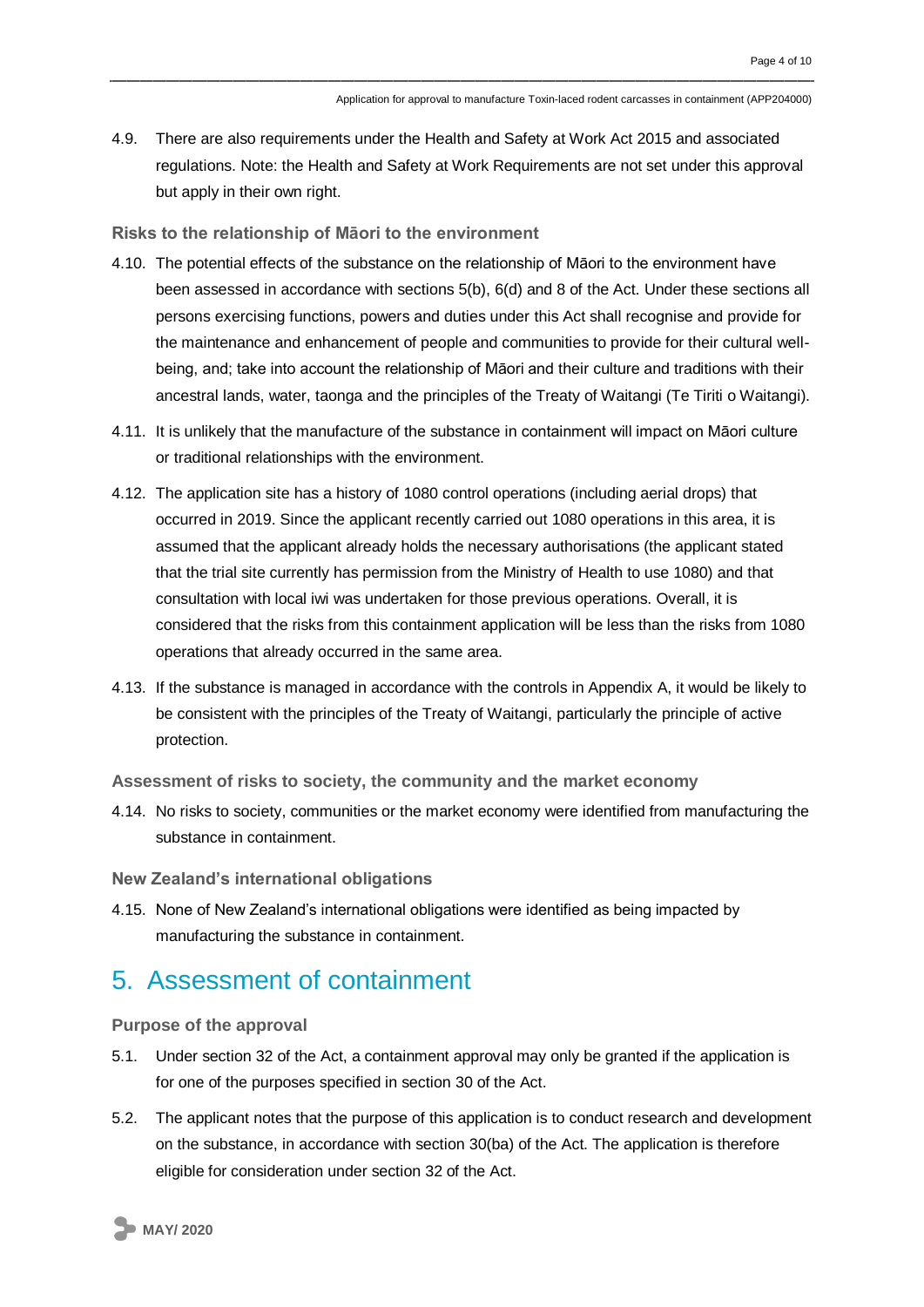## **Adequacy of containment**

- 5.3. Section 32(1) of the Act requires that the substance can be adequately contained. The potential for the substance to escape from containment was assessed by taking into account the containment system proposed by the applicant and the potential pathways for release of the substance.
- 5.4. Section 32(2) of the Act specifies that a containment approval for a hazardous substance must include controls for each of the applicable matters specified in Schedule 3. The approval may also include controls that provide for any other matters in order to give effect to the purpose of the Act.
- 5.5. Applying the Schedule 3 requirements and using the information provided by the applicant, a set of controls was developed to ensure adequate containment of the substance.
- 5.6. The applicant was provided an opportunity to comment on the controls as set out in this decision and made some comments which were subsequently integrated into the final documents.
- 5.7. Having considered all the applicable matters, the EPA has determined that the substance can be manufactured in containment, provided that the controls in Appendix A are complied with.

# 6. Decision

- 6.1. Pursuant to section 32 of the Act, I have considered this application for an approval to manufacture Toxin-laced rodent carcasses in containment. I have applied the relevant sections of the Act and clauses of the Hazardous Substances and New Organisms (Methodology) Order 1998.
- 6.2. I am satisfied that Toxin-laced rodent carcasses can be adequately contained with the controls in Appendix A.
- 6.3. Therefore, the application to manufacture Toxin-laced rodent carcasses in containment is granted until **31 July 2021**.



**Doug Jones Date: 15 May 2020** Acting General Manager, HSNO, EPA

**MAY/ 2020**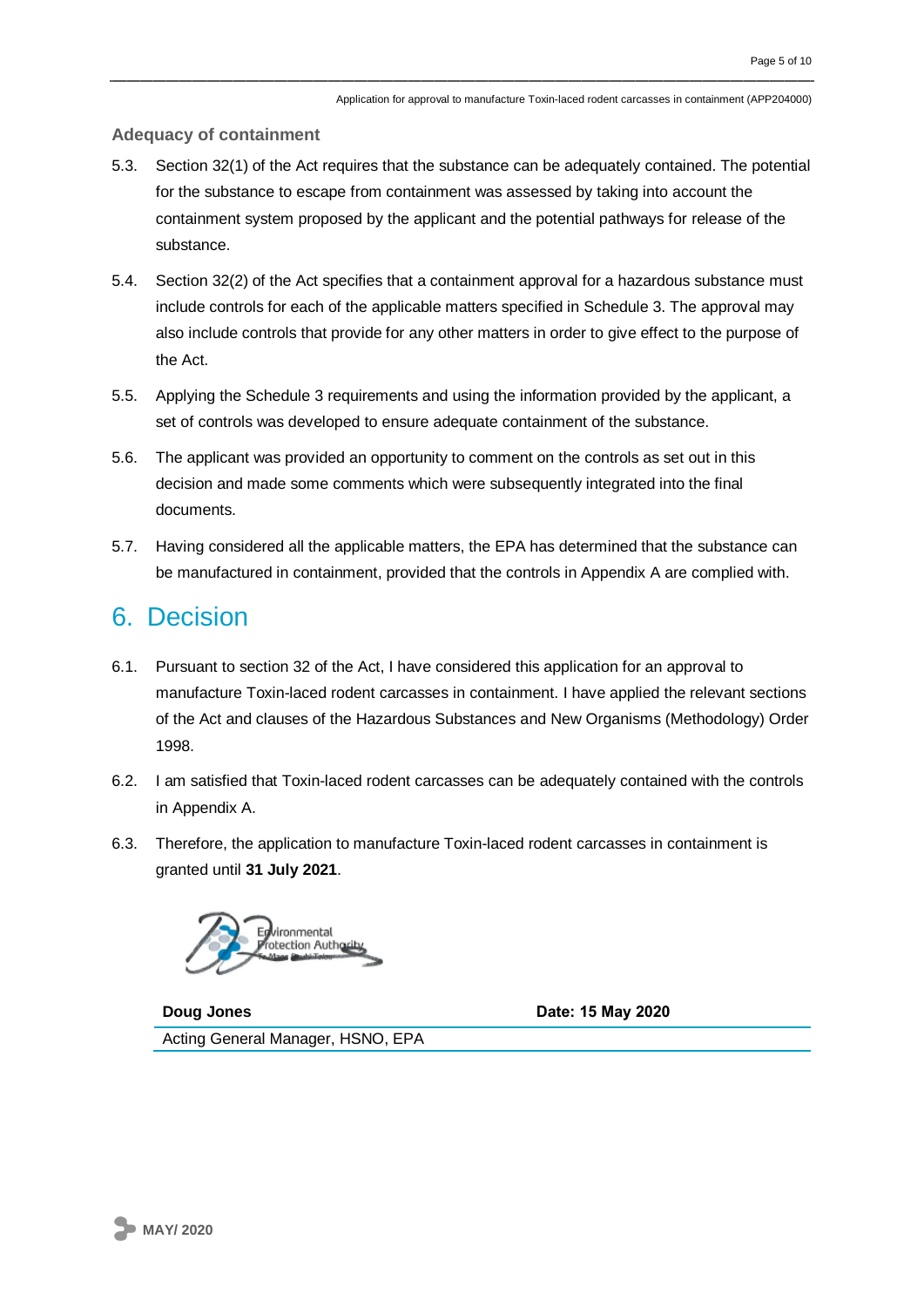# Appendix A: Controls applying to Toxin-laced rodent carcasses in containment

# **General**

- 1. In these controls, "approval holder" refers to Zero Invasive Predators Ltd (ZIP).
- 2. In these controls, "substance" refers to, and is limited only to, Toxin-laced rodent carcasses.
- 3. Toxin-laced rodent carcasses consists of one bait substance declared with application APP204000

### **Accountability**

4. The approval holder must ensure compliance with all the controls in this approval.

#### **Requirement for containment**

5. The substance must be in containment at all stages of their life cycle in New Zealand.

### **Limitations**

- 6. This approval expires on **31 July 2021**.
- 7. The 1080-based vertebrate toxic agent used in this approval to prepare the substance must be approved under the HSNO Act.
- 8. The approval holder must ensure that the nature of the field trials and manufacture of the substance are in accordance with the activities proposed in application APP204000, unless otherwise specified by the controls on this approval.
- 9. Over the term of this approval, the approval holder may manufacture and undertake field trials with up to 150 dead rats laced with the vertebrate toxic agent sodium fluoroacetate.

### **General requirements**

- 10. The substance must be correctly packaged. The substance is correctly packaged if it is packed in accordance with the Hazardous Substances (Packaging) Notice 2017 and its packaging complies with the same Notice.
- 11. The substance must be correctly labelled. The substance is correctly labelled if it is packed in a container that is labelled in accordance with the Hazardous Substances (Labelling) Notice 2017. The label must include the name and New Zealand contact details for Zero Invasive Predators Ltd (ZIP), including a 24-hour emergency contact phone number.
- 12. A safety data sheet (SDS) must accompany the substance at all stages of its life cycle in New Zealand. The SDS must comply with the relevant requirements of the Hazardous Substances (Safety Data Sheets) Notice 2017. The SDS used for this approval can be the SDS of the 1080 based VTA used to feed the captive rodents.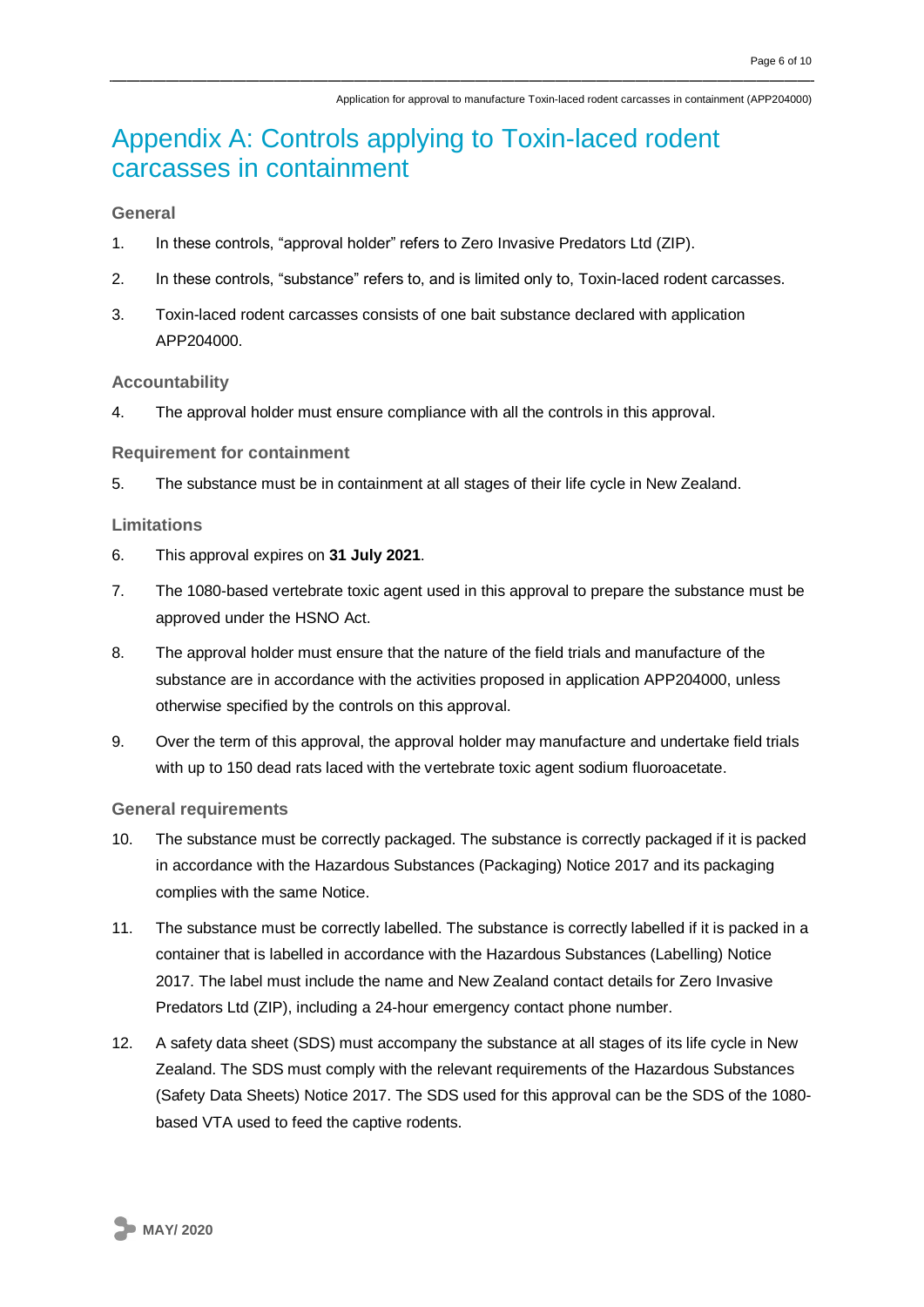#### **Workplace site and storage requirements**

13. Clauses 39 to 42 of the Hazardous Substances (Hazardous Property Controls) Notice 2017 apply to this approval, as if the substance was a class 9.1A.

### **Manufacturing facility**

- 14. The approval holder must only manufacture the substance at the manufacturing facility described by the approval holder in the application. This facility is described as the "manufacturing facility".
- 15. Unauthorised persons must be excluded from the manufacturing facility.
- 16. The manufacturing facility must, as far as is reasonably practical, be managed so as to exclude unwanted organisms.
- 17. The manufacturing facility must be a laboratory compliant with Part 18 of the Health and Safety at Work (Hazardous Substances) Regulations 2017.
- 18. The manufacture of the substance must occur in a facility that is approved to manufacture vertebrate toxic agents under the Agricultural Compounds and Veterinary Medicines (ACVM) Act 1997.

**Field trial site**

- 19. Each field trial of the substance must be undertaken in containment within an area specifically designated as a 'field trial site'. This site may be all or part of a property or facility.
- 20. The field trial site must include all preparation, storage and operational areas related to the study.
- 21. The approval holder must obtain permission from the owner or legal occupier of the land before the area is designated as a field trial site for the purpose of this approval.
- 22. At least three days before the substance is laid, signs must be erected at every normal point of entry. The signs must:
	- a. state the unequivocal nature of trials
	- b. state precautions that should be taken by members of the public
	- c. advise the action to be taken in an emergency
	- d. provide sufficient information to enable a member of the public to contact the approval holder
- 23. The signs must remain in place either for a minimum of six months after the trial end date, or until any stoat carcass is no longer toxic.
- 24. The management of the signs referred to in Control 22 must be compliant with regulation 2.5(2) of the Health and Safety at Work (Hazardous Substances) Regulations 2017, as if references to regulation 2.6 in those regulations were references to Control 22 of this approval.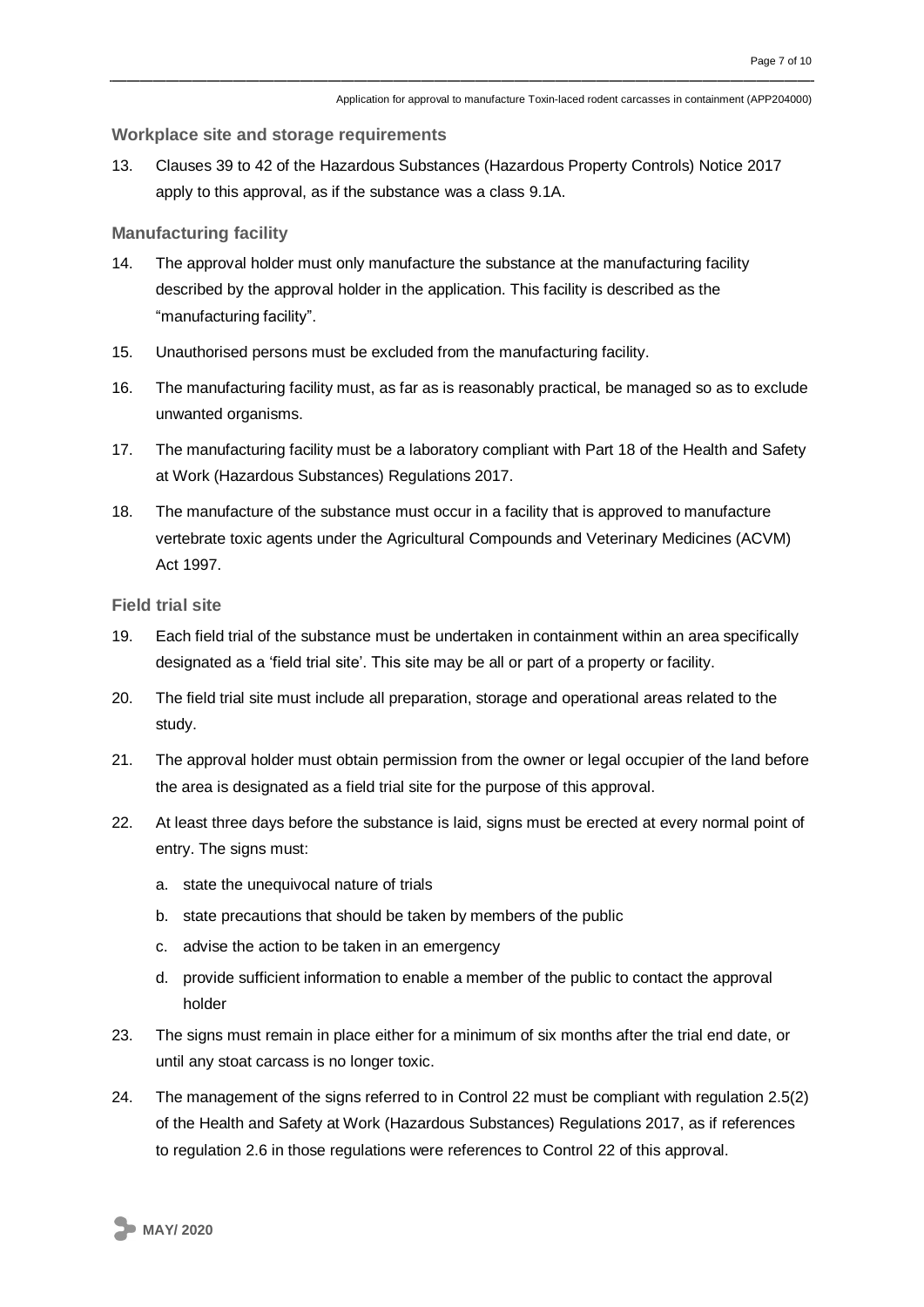25. The approval holder must ensure that the trials do not result in exposure of the substance to any property, whether residential or commercial, that is not related to the trial.

**Use**

- 26. The substance must only be used in a workplace.
- 27. The substance must only be applied using ground-based methods.
- 28. The substance must not be applied directly to, or enter into water or a waterway.
- 29. The substance must not be placed in the vicinity of any pathway accessible to the public and must not visible to any member of the public taking the pathway.
- 30. The use of the substance must be compliant with clause 46 of the Hazardous Substances (Hazardous Property Controls) Notice 2017, as if the substance was a class 9 pesticide.
- 31. The use of the substance must be compliant with clause 47 of the Hazardous Substances (Hazardous Property Controls) Notice 2017, as if the substance was a class 9 pesticide.
- 32. The field trials must not result in exposure of any of the substance to a place in which people or organisms may be significantly adversely affected by the substance.
- 33. All reasonable steps must be taken to ensure that non-target species are not adversely affected by the use of the substance.
- 34. At the end of the trial, the approval holder must ensure that any uneaten substance used in the trial is recovered and disposed of in accordance with Control 40.
- 35. For the duration of the trial, the approval holder must ensure that baits are continuously monitored by cameras and checked every 10 days. Any evidence of bait consumption by nontarget native species must be reported to the EPA in accordance with Control 55.
- 36. For the duration of this approval, each trial event is restricted to a maximum of 10 days.
- 37. Any person that handles the substance must use personal protective clothing or equipment that is designed, constructed, and operated to ensure that the person:
	- a. does not come in contact with the substance
	- b. is not exposed to a concentration of the substance that may cause an adverse effect to the person.

### **Storage**

38. The substance must be held in a locked container when not in use.

### **Transport**

1

39. No person may transport the substance on a passenger service vehicle<sup>2</sup>.

 $2$  As defined in section 2(1) of the Land Transport Act 1998.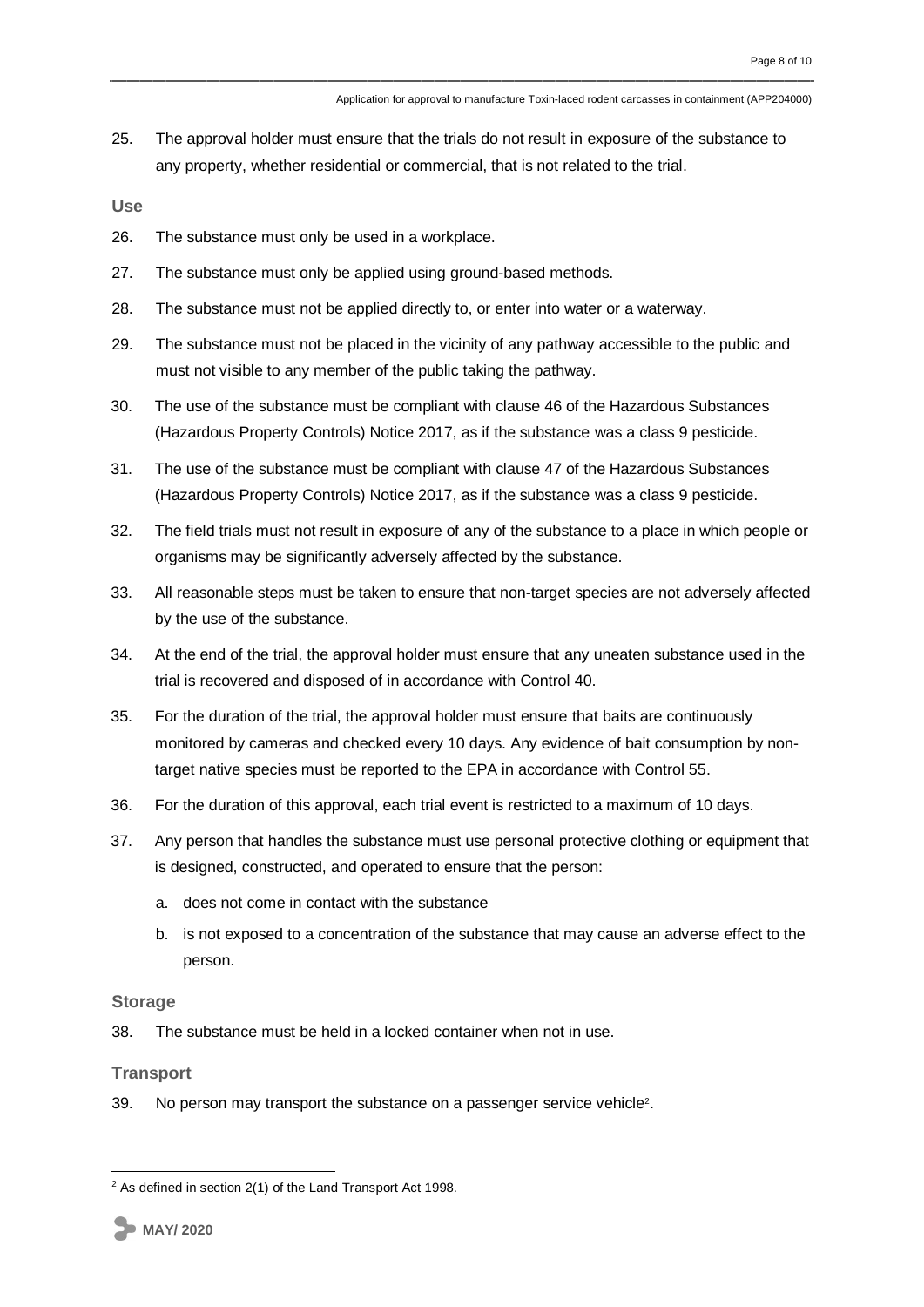**Disposal**

- 40. The approval holder must ensure that the substance is disposed of in accordance with the Hazardous Substances (Disposal) Notice 2017.
- 41. The approval holder must ensure that any deceased stoats that are found are collected and disposed of in accordance with the waste management rules for dead animals set by the relevant regional, district or city council or territorial authority. In addition, disposal of stoat carcasses must not result in secondary poisoning of non-target organisms or contamination of waterways or groundwater.
- 42. Any equipment used to prepare or apply the substance must be cleaned after use or disposed of in compliance with the Hazardous Substances (Disposal) Notice 2017.
- 43. At the expiry of this approval, the substance must:
	- a. have been used up, or
	- b. have been disposed of, or
	- c. be contained in a laboratory compliant with Part 18 of the Health and Safety at Work (Hazardous Substances) Regulations 2017, or
	- d. be covered under a new approval.

**Personnel qualifications**

- 44. The qualification for a person that mixes, loads, or otherwise handles the substance in preparation for application must be compliant with the relevant qualification requirements in clause 61 of the Hazardous Substances (Hazardous Property Controls) Notice 2017 as if the substance were a class 9.1A, 9.2A, 9.3A, or 9.4A vertebrate toxic agent. Where relevant, clause 66 of the Hazardous Substances (Hazardous Property Controls) Notice also applies.
- 45. Any person present during the manufacture or trial of the substance must have received sufficient instruction on the containment regime to enable the person to meet their responsibilities under this approval.

**Record keeping and notification**

- 46. Written records must be kept of the amount of each substance manufactured under this approval.
- 47. Written records must be kept for each time the substance is trialled. These records must include the information specified in clause 48(3) of the Hazardous Substances (Hazardous Property Controls) Notice 2017.
- 48. All records kept under this approval must be held by the approval holder for not less than three years after the date on which this approval expires.
- 49. The approval holder must provide any records kept under this approval to the EPA or WorkSafe New Zealand within five working days of the approval holder receiving a written request from the EPA or WorkSafe New Zealand.